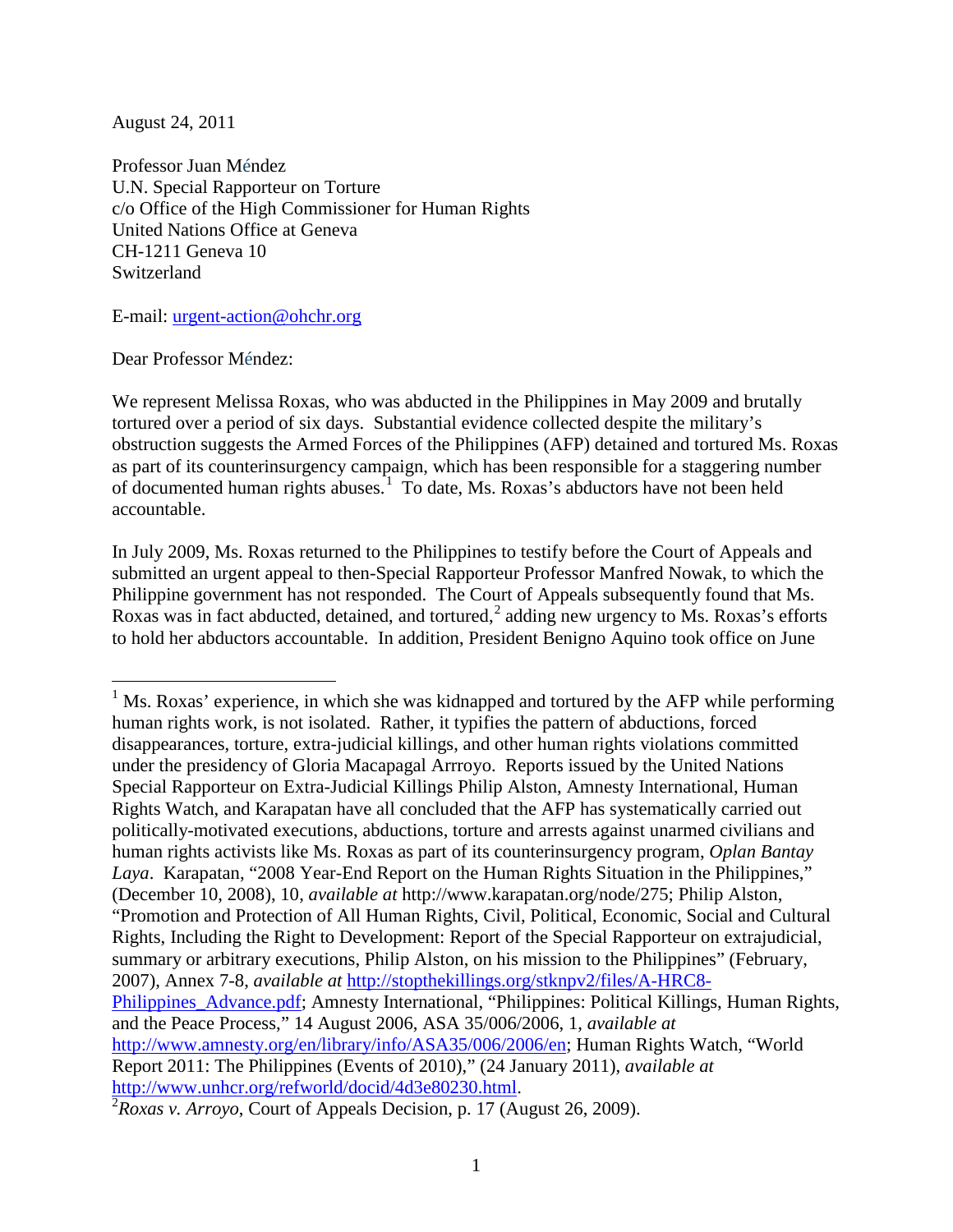30, 2010 with promises to end human rights abuses by the military. Although the Aquino administration has undertaken some reforms, the abuses continue.

We respectfully request that you call upon the Philippine Government to fully investigate Ms. Roxas's ordeal in order to identify the perpetrators and bring them to justice. We also request that you solicit an invitation from the government to conduct a country visit in order to investigate the factors behind the government's widespread use of torture and to formulate solutions to help end it. These actions will provide a meaningful step towards ending the impunity surrounding the use of torture and extrajudicial killings that took place under President Gloria Macapagal Arroyo and that continue to this day.

## **MS. ROXAS'S ABDUCTION AND TORTURE**

On the afternoon of May 19, 2009, Ms. Roxas was abducted in the Philippines along with two companions, John Edward Jandoc and Juanito Carabeo. Ms. Roxas, a United States citizen of Filipino descent, was part of a team preparing for a medical mission in the community of Tarlac in the Central Luzon area of the Philippines.<sup>[3](#page-1-0)</sup> Around 1:30 p.m., 15 men in civilian clothes, armed with high power rifles and clad in ski masks, surrounded the house in which Ms. Roxas was staying. They barged through the doors and ordered Ms. Roxas and her companions to drop face down on the floor.<sup>[4](#page-1-1)</sup> Ms. Roxas resisted, but was held down by five men, punched repeatedly in the ribcage, and dragged screaming into a van.<sup>[5](#page-1-2)</sup> Her assailants then blindfolded and handcuffed her.<sup>[6](#page-1-3)</sup> They were unable to tape her mouth because she was retching and vomiting.<sup>[7](#page-1-4)</sup> The abductors then drove to a facility that Ms. Roxas strongly believes was the military installation of Fort Magsaysay.<sup>[8](#page-1-5)</sup>

Ms. Roxas's abductors took her to a jail cell that had a small bed frame without a mattress. They left her there, blindfolded, handcuffed, and without food or water until the next evening.<sup>[9](#page-1-6)</sup> Ms. Roxas was blindfolded and handcuffed at all times over the course of her six day ordeal, and was only allowed to remove the blindfold during some baths.<sup>10</sup> She was denied access to a lawyer despite repeated requests.<sup>[11](#page-1-8)</sup>

On the morning of May 20, 2009 Ms. Roxas's abductors began interrogating and beating her.<sup>[12](#page-1-9)</sup> They asked her questions and accused her of being a member of the Communist Party of the Philippines (CPP) and its armed group, the New People's Army (NPA).<sup>[13](#page-1-10)</sup> They allowed her to

<span id="page-1-10"></span><span id="page-1-9"></span><span id="page-1-8"></span><span id="page-1-7"></span><span id="page-1-6"></span><span id="page-1-5"></span><span id="page-1-4"></span><span id="page-1-3"></span><span id="page-1-2"></span><span id="page-1-1"></span><span id="page-1-0"></span> $3$  Roxas Aff. at  $\P$  2-3.  $^{4}$ *Id.* at ¶ 5.  $^{5}$ *Id.* at  $\P$  6, 8.  $^{6}$ *Id.* at  $\overline{9}$ . 7 *Id.*  $^{8}$ *Id.* at  $\P$  11. 9 *Id.* at ¶¶ 16-21.  $^{10}$ *Id.* at  $\sqrt{\phantom{a}}$  17.  $^{11}$ *Id.* at  $\P\P$  13-14, 20.  $^{12}$ *Id.* at  $\sqrt{\ }$  20.  $^{13}$ *Id.* at  $\stackrel{1}{\P}$  19.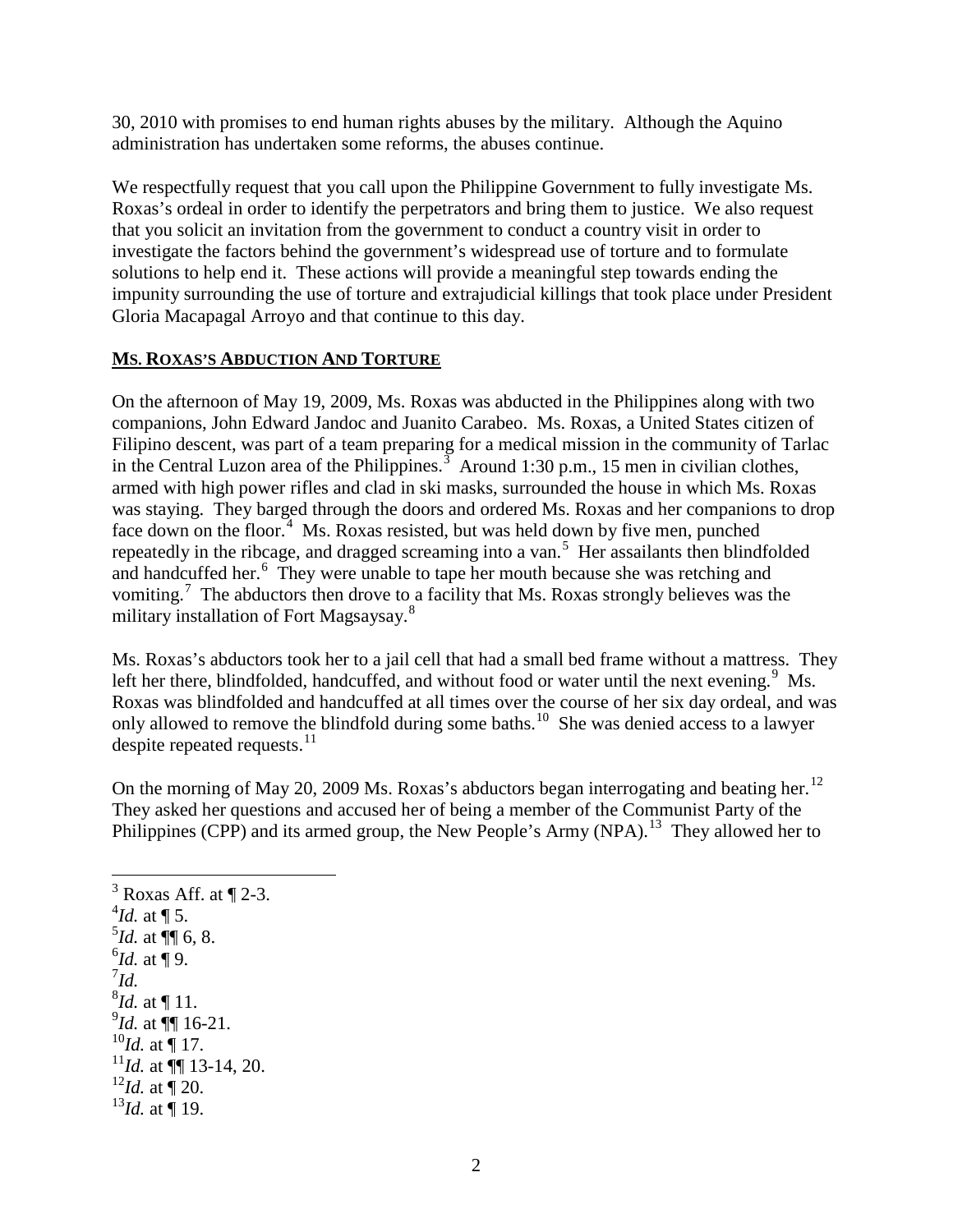bathe, after which they brought her back to the cell and began to torture her.<sup>14</sup> One man pulled her up by her handcuffs into a sitting position and punched her in the upper sternum. He then pushed his thumb strongly to her throat and choked her. When he released her throat, she gasped for air and he immediately punched her in the jaw. He continued choking and punching her over the next hour while asking her questions, which she refused to answer. One of the men said, "She is strong. Let us just shoot her," and then they left.<sup>[15](#page-2-1)</sup>

The men returned late that night, near dawn. They dragged Ms. Roxas out of her cell and resumed interrogating, choking, and punching her.<sup>[16](#page-2-2)</sup> They slammed her head repeatedly against the wall.<sup>[17](#page-2-3)</sup> When she collapsed from the beating, the men forced Ms. Roxas to sit back up so they could continue torturing her.<sup>18</sup> The men then pulled plastic bags over her head and suffocated her until she "was seeing white and thinking I was going to die."<sup>19</sup> They finally removed the bags and carried Ms. Roxas back to her cell.<sup>[20](#page-2-6)</sup>

Several hours later, on the morning of May 21, 2009, a man returned and resumed interrogating Ms. Roxas. This interrogation continued non-stop by one interrogator after another and included lectures on the evils of communism.<sup>[21](#page-2-7)</sup>

On May 22, 2009, the interrogation intensified. After Ms. Roxas refused to sign a document, her interrogators took her to another room, held a bright, hot light on her face, and pressed her shoulder, which had become dislocated during the torture, causing her severe pain.<sup>22</sup> The interrogators forced Ms. Roxas to drink a soda that was apparently drugged, after which she became groggy and talkative. $^{23}$  $^{23}$  $^{23}$ 

The interrogations persisted for two more days. Ms. Roxas's torturers released her on May 25, 2009, in Quezon City after giving her several items, including books, and threatening her and her family with harm if she ever reported her ordeal or sought assistance from human rights groups. [24](#page-2-10)

## **PSYCHOLOGICAL AND PHYSICAL INJURIES**

Ms. Roxas sustained numerous psychological and physical injuries over the course of her abduction, all of which were consistent with the abuse she described. She received no medical

<span id="page-2-10"></span><span id="page-2-9"></span><span id="page-2-8"></span><span id="page-2-7"></span><span id="page-2-6"></span><span id="page-2-5"></span><span id="page-2-4"></span><span id="page-2-3"></span><span id="page-2-2"></span><span id="page-2-1"></span><span id="page-2-0"></span> $^{14}$ *Id.* at ¶[ 21-22.  $^{15}$ *Id.* at  $\frac{1}{22}$ .  $^{16}$ *Id.* at  $\stackrel{\text{ii}}{]}$  24. <sup>17</sup>*Id.* <sup>18</sup>*Id.*  $^{19}$ *Id.* at ¶ 25.<br> $^{20}$ *Id.*  $^{21}$ *Id.* at ¶ 27. <sup>22</sup>Id. at  $\P$  29-30; Interview with Melissa Roxas conducted August 18, 2011. <sup>23</sup>*Id.* at  $\sqrt{ }$  31.  $^{24}$ *Id.* at ¶ 34.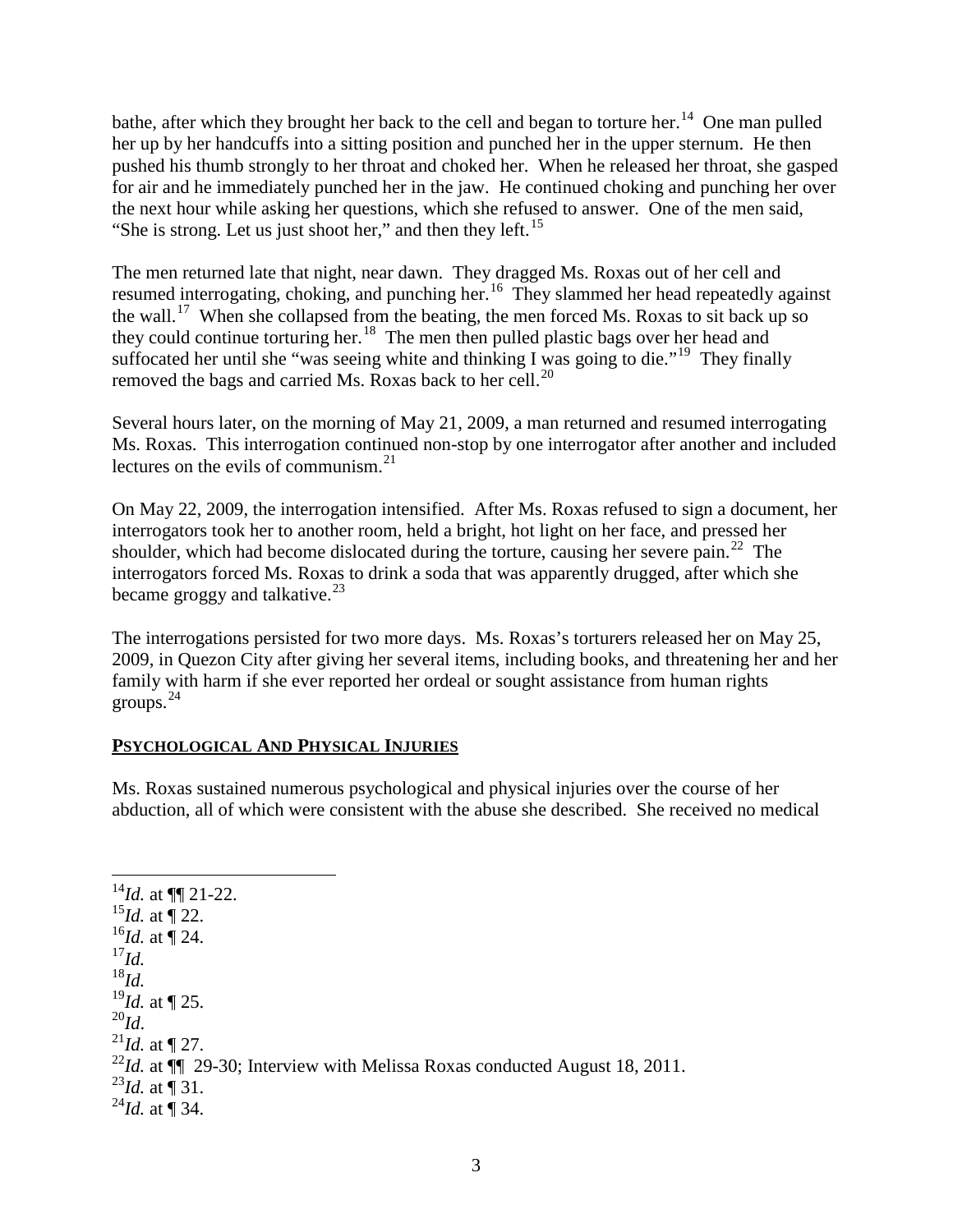attention while in captivity. $25$ 

Ms. Roxas was examined on May 26, 2009, the day after she resurfaced, by Dr. Geneve E. Rivera-Reyes of the Health Alliance for Democracy, and Dr. Reginaldo L. Pamugas of the Health Action for Human Rights.<sup>26</sup> She also received a psychological examination on June 1, 2009 from Ana C. Deutsch, a licensed psychologist.<sup>[27](#page-3-2)</sup>

The doctors diagnosed Ms. Roxas as suffering from several severe and potentially debilitating psychological disorders resulting from her trauma. Drs. Rivera-Reyes and Pamugas diagnosed Ms. Roxas with Acute Stress Disorder, which usually arises following a traumatic event.<sup>[28](#page-3-3)</sup> They noted that this condition causes intense fear, helplessness, or horror, and that these symptoms may impair social and occupational ability.<sup>29</sup> Ms. Deutsch found Ms. Roxas to be suffering from severe conditions of Post-Traumatic Stress Disorder and Major Depressive Disorder. Ms. Deutsch classified Ms. Roxas's symptoms as among the most extreme cases, causing significant emotional damage, and greatly disrupting to her level of functioning in major areas of her life.<sup>[30](#page-3-5)</sup>

Drs. Rivera-Reyes and Pamugas also identified numerous physical injuries consistent with the physical trauma Ms. Roxas described. The doctors identified multiple abrasions on her left knee measuring 5x5 cm that were not more than six to seven days old. These injuries were consistent with being dragged to the van, and with the timing of her abduction. $31$  The doctors also found abrasions to her wrists, with a deeper and larger abrasion on the left wrist, consistent with being handcuffed and forcefully pulled to her feet during her many beatings.<sup>[32](#page-3-7)</sup> In addition, the doctors found that Ms. Roxas suffered from tenderness in her epigastric area, the middle and left side of her stomach, consistent with being punched during the interrogations.<sup>[33](#page-3-8)</sup> Finally, the doctors confirmed Ms. Roxas's complaints of tenderness on the side of her face, consistent with her report of having been slapped and jabbed.<sup>[34](#page-3-9)</sup>

## **GOVERNMENT INVOLVEMENT IN MS. ROXAS'S TORTURE**

There is significant evidence to suggest that Ms. Roxas's torturers were affiliated with the Armed Forces of the Philippines (AFP), specifically the 7th Infantry (or Kaugnay) Division, and that they tortured her at Fort Magsaysay to force her to confess that she was affiliated with the

<span id="page-3-5"></span><sup>30</sup>*Id.*

- <span id="page-3-7"></span><sup>32</sup>*Id.*
- <span id="page-3-8"></span><sup>33</sup>*Id.*
- <span id="page-3-9"></span><sup>34</sup>*Id.*

<span id="page-3-0"></span> <sup>25</sup> Interview with Melissa Roxas, conducted August 17, 2011.

<span id="page-3-1"></span><sup>&</sup>lt;sup>26</sup> Medical Certificate for Melissa C. Roxas by Geneve E. Rivera-Reyes, MD, Health Alliance for Democracy (Lic. No. 101348) and Reginaldo L. Pamugas, MD, Health Action for Human Rights (Lic. No. 93332), submitted May 29, 2009.

<span id="page-3-2"></span><sup>27</sup> Commission on Human Rights in the Philippines (*hereninafter "CHR"*), CHR III Case. No. 2009-138 at 8-10.

<span id="page-3-3"></span> $28$  Medical Certificate.

<span id="page-3-4"></span> $29$  CHR at 9.

<span id="page-3-6"></span> $31$  CHR at 8.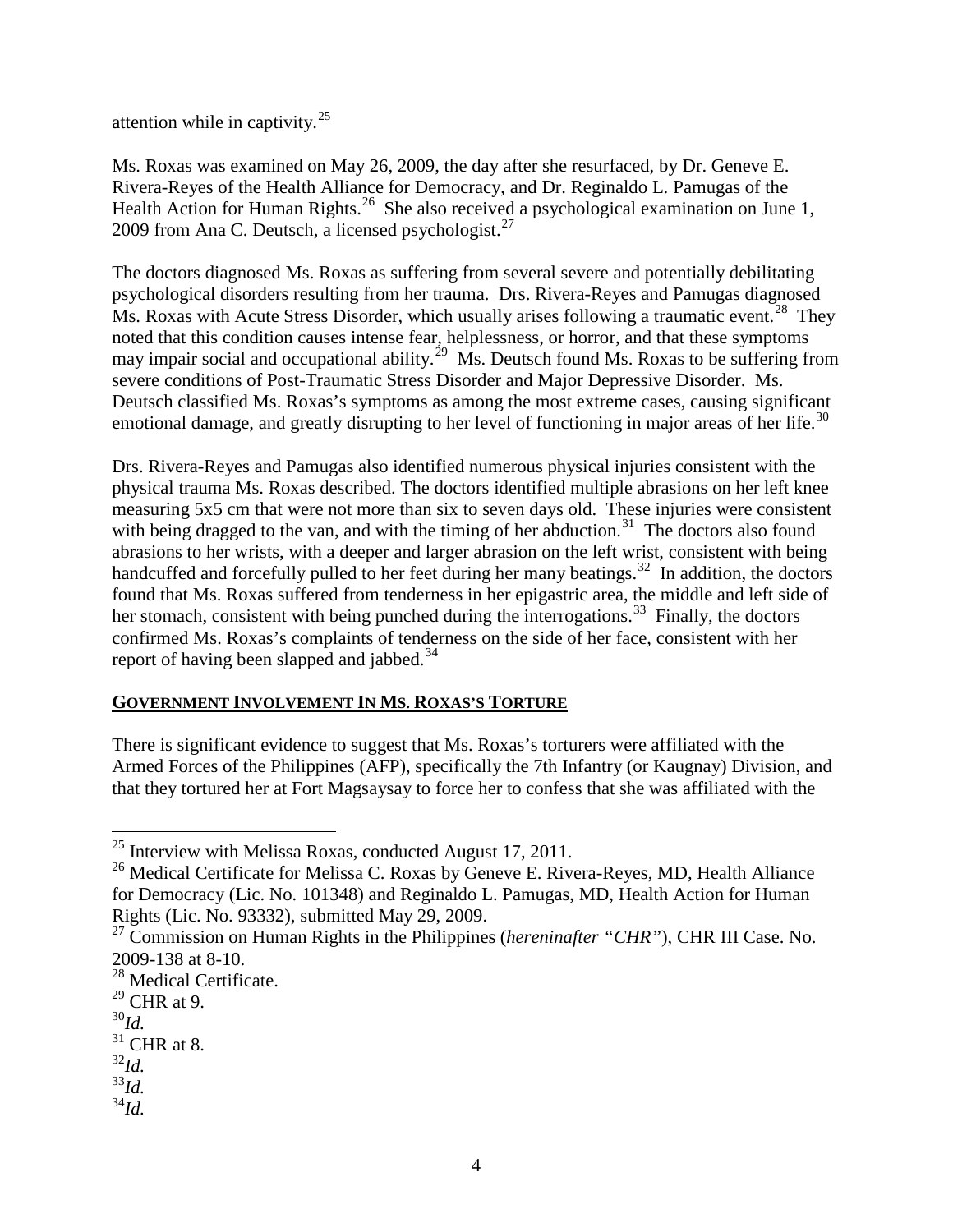CPP-NPA. The 7th Infantry is headquartered at Fort Magsaysay,<sup>[35](#page-4-0)</sup> a military installation in Laur, Nueva Ecija,  $36$  and specializes in internal security operations aimed at combating antigovernment forces and eliminating counterinsurgency threats, particularly from the CPP and the NPA. The AFP has targeted many members of organizations it claims to be front groups for the CPP-NPA. Human rights organizations have documented a substantial number of human rights abuses, $37$  including, according to national human rights group Karapatan, 991 extrajudicial killings, 201 disappearances, and 1,010 instances of torture during the Arroyo presidency from 2001 to 2008.<sup>[38](#page-4-3)</sup>

Ms. Roxas recounts numerous statements by her interrogators that suggest they were members of the AFP. Ms. Roxas's interrogators insisted that she was a member of the CPP-NPA, and that she should "return to the fold."[39](#page-4-4) One interrogator, "RC," told Ms. Roxas that the people torturing her were from the "Special Operations Group" (SOG) of the military.<sup>[40](#page-4-5)</sup> Ms. Roxas believes this refers to the 7th Infantry Division of the AFP, which is headquartered at Fort Magsaysay.<sup>41</sup> One interrogator addressed another as "Boss" and "Sir."<sup>[42](#page-4-7)</sup> Ms. Roxas's interrogators told her that her name was in the "Order of the Battle,"[43](#page-4-8) a list used by the AFP to single out individuals and civil groups it claims are associated with the communist insurgency.<sup>[44](#page-4-9)</sup> On several occasions, Ms. Roxas was able to peek through her blindfold and saw men wearing fatigue pants.<sup>[45](#page-4-10)</sup>

Additional evidence strongly suggests that Ms. Roxas was detained at Fort Magsaysay. First, available evidence indicates that Ms. Roxas was held in the area where the base is located, and in facilities matching its description. The base at Fort Magsaysay can be reached by road from La Paz, Tarlac, where Ms. Roxas was abducted, within the time that Ms. Roxas recalls being driven.<sup>[46](#page-4-11)</sup> In addition, investigators from the Commission on Human Rights (CHR) found that two books Ms. Roxas's captors gave her were likely purchased at a bookstore in Cantanabuay City, near to Fort Magsaysay, providing additional evidence that she was held in this general area.[47](#page-4-12)

<span id="page-4-0"></span> <sup>35</sup>*Roxas v. Arroyo* at 27.

<span id="page-4-1"></span><sup>36</sup>*Roxas v. Arroyo* at 5, 27.

<sup>37</sup> *See supra*, n.1.

<span id="page-4-3"></span><span id="page-4-2"></span><sup>&</sup>lt;sup>38</sup> Karapatan, "2008 Year-End Report on the Human Rights Situation in the Philippines," at 10.

<span id="page-4-4"></span> $39$  CHR at 6.

<span id="page-4-5"></span> $^{40}$  Roxas Aff. at  $\P$  32; Roxas Manifestation, CHR-III Case No. 2009-0139,  $\P$  6-e.

<span id="page-4-6"></span><sup>41</sup>*Roxas v. Arroyo* at 7.

<span id="page-4-7"></span> $42$  Roxas Aff. at ¶ 33.

<span id="page-4-8"></span><sup>&</sup>lt;sup>43</sup>*Id.* at  $\P$  31.

<span id="page-4-10"></span><span id="page-4-9"></span><sup>&</sup>lt;sup>44</sup>Amnesty International at 1.<br><sup>45</sup> CHR at 6.

<span id="page-4-11"></span><sup>46</sup>*Id.* at 26.

<span id="page-4-12"></span> $47$  CHR at 10.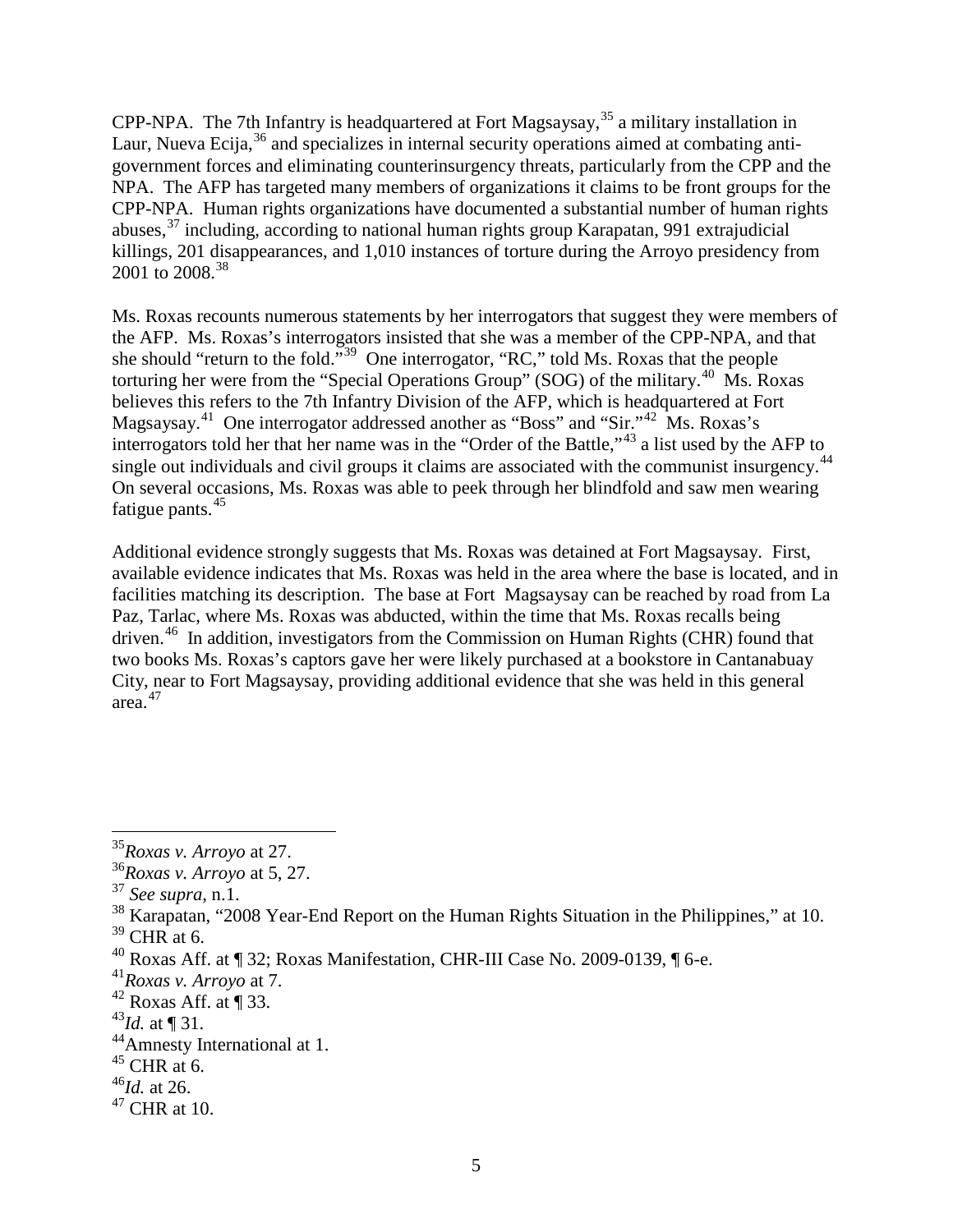Second, during her detention, Ms. Roxas was held in what she believed to be a jail cell with a door with iron bars.[48](#page-5-0) When the CHR visited Fort Magsaysay to investigate Ms. Roxas's allegations, CHR Chair Leila de Lima identified structures matching this description.[49](#page-5-1)

Third, during her detention, Ms. Roxas heard construction activities, guns firing as though from a firing range, the sounds of aircraft taking off and landing, and the sounds of goats.<sup>50</sup> At Fort Magsaysay, CHR Chair De Lima also observed a firing range, an airstrip, and ongoing construction within the perimeter of the base, noting that, "it all fits."<sup>51</sup> De Lima recorded these observations despite the military's efforts to limit her group's access to the base.<sup>[52](#page-5-4)</sup>

Even though the Court of Appeals found that Ms. Roxas did not produce sufficient evidence to prove that she was held at this location,<sup>[53](#page-5-5)</sup> Ms. Roxas faced several severe impediments that limited her ability to produce detailed evidentiary support. First, Ms. Roxas was blindfolded throughout her entire abduction and detention. Second, when the CHR attempted to investigate Fort Magsaysay to verify Ms. Roxas's allegation, its access to the facilities was severely restricted. Third, though Ms. Roxas petitioned the Court of Appeals for the right to perform an adequate inspection of the grounds at Fort Magsaysay, the court denied access.<sup>[54](#page-5-6)</sup>

Despite these limitations, both Ms. Roxas and the CHR were able to gather evidence suggesting that Ms. Roxas was held at this base.<sup>[55](#page-5-7)</sup> It is precisely for these reasons that the Special

<sup>52</sup>*Id.*

<span id="page-5-5"></span><span id="page-5-4"></span><sup>53</sup>*Id*. at 24.

<span id="page-5-6"></span><sup>54</sup> *Roxas v. Arroyo*, Court of Appeals Decision, p. 27 (August 26, 2009).

<span id="page-5-7"></span><sup>55</sup> It bears noting that after Chairperson De Lima stepped down from the CHR, the body concluded that it could not determine the identity of Ms. Roxas's captors even as it re-affirmed that she had indeed been abducted and abused. The Commission also suggested, on the basis of unnamed informants, that the NPA could have been behind her abduction. The public portions of the Commission's final findings were released shortly following the appointment of a new chair, Loretta Ann Rosales. Ms. Rosales was a representative of the Akbayan political party, which endorsed President Aquino in his successful 2010 election. Her appointment to chair the CHR was opposed by the human rights group Karapatan, which argued Ms. Rosales would lack objectivity, and alleged she had demonstrated prejudice against human rights victims associated with Karapatan and its network while serving as Chairperson of the Committee for Human Rights at the House of Representatives. In a statement defending the findings in the Roxas case, Ms. Rosales asserted the CHR was "fully supportive of genuine efforts to render justice to those whose human rights have been violated by uncovering the truth regardless of ideology or interests." "Statement on Melissa Roxas Case," Commission on Human Rights of the Philippines, April 26, 2011, *available at* 

[http://www.chr.gov.ph/MAIN%20PAGES/news/PS\\_26April2011\\_MRoxas.htm.](http://www.chr.gov.ph/MAIN%20PAGES/news/PS_26April2011_MRoxas.htm)

<span id="page-5-0"></span> <sup>48</sup>*Roxas v. Arroyo* at 26.

<span id="page-5-1"></span><sup>&</sup>lt;sup>49</sup> Philippine Daily Inquirer, "Come Back, Testify, CHR Chair tells Fil-Am Activist," June 30, 2009.

<sup>50</sup>*Roxas v. Arroyo* at 26-7.

<span id="page-5-3"></span><span id="page-5-2"></span><sup>&</sup>lt;sup>51</sup> Philippine Daily Inquirer, "Come Back, Testify, CHR Chair tells Fil-Am Activist," June 30, 2009.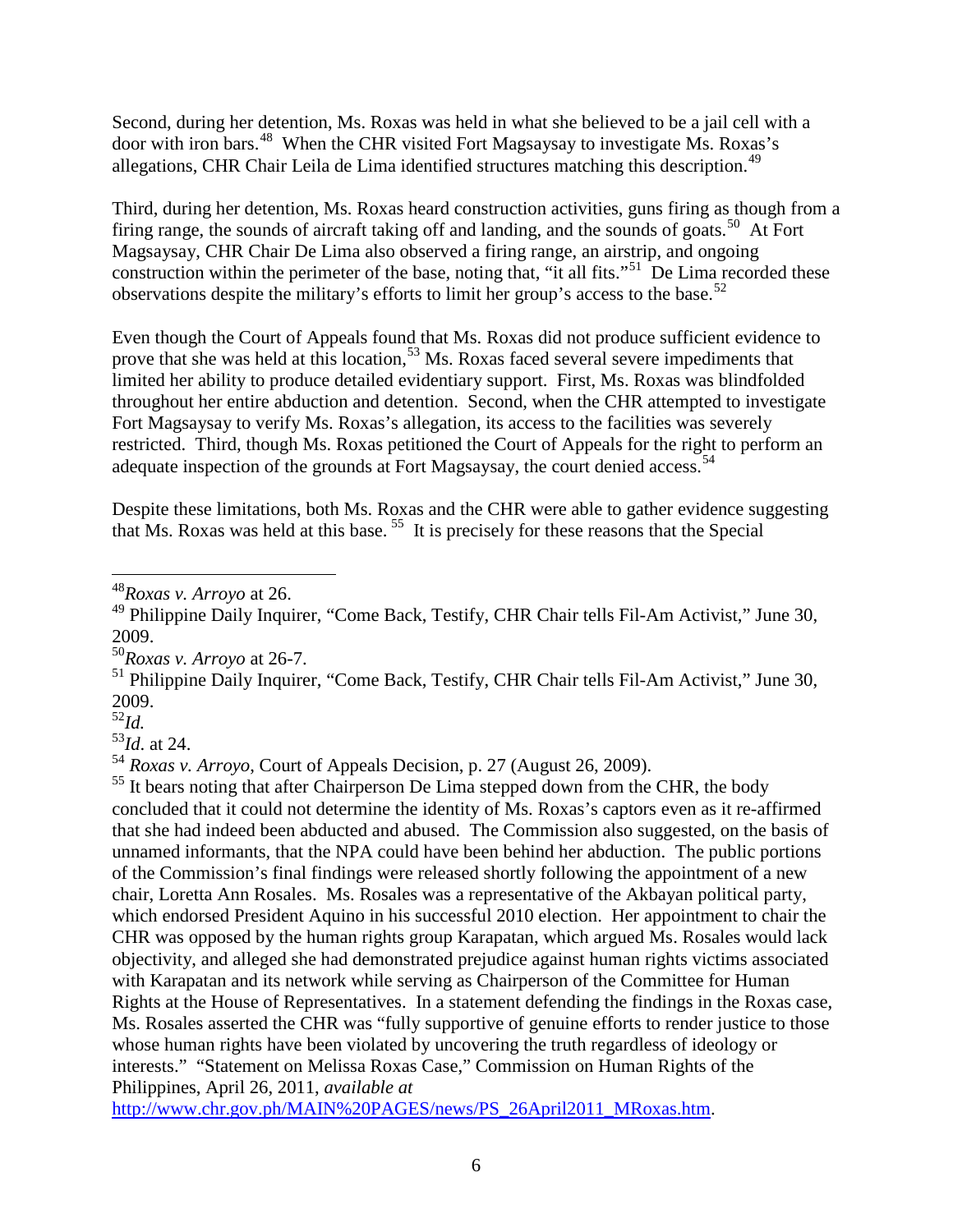Rapporteur should call upon the Philippine Government to fully cooperate in an investigation so all the evidence may be brought to light and the allegations resolved.

## **MS. ROXAS'S PURSUIT OF DOMESTIC REMEDIES**

Ms. Roxas pursued her claim through several domestic avenues. Multiple Philippine institutions have confirmed she was kidnapped and tortured, and yet to date those responsible for her abuse have not been held to account.

On May 28, 2009, immediately following her release and before returning to the United States, Ms. Roxas filed a Petition for a Writ of Amparo<sup>[56](#page-6-0)</sup> and a Writ of Habeas Data<sup>[57](#page-6-1)</sup> with prayers for protection orders, an order of inspection of place, and production of documents before the Supreme Court in the Philippines.<sup>58</sup> Through a Supreme Court Resolution, the petition was sent to the Court of Appeals, which reached a decision on August 26, 2009. The court granted Ms. Roxas's Writ of Amparo and her Writ of Habeas Data, and found that Ms. Roxas's "claims of abduction, detention, and torture are factual and true."<sup>59</sup> However, the court found that there was insufficient evidence available to determine the identity of the perpetrators. $60$ 

The case also went to the Commission on Human Rights of the Philippines for investigation. The Commission on Human Rights provided a police sketch artist from the Philippine National Police, with whom Ms. Roxas collaborated to produce sketches of perpetrators and the location.<sup>[61](#page-6-5)</sup> On February 14, 2011, the Commission concluded that atrocities occurred and that the Philippine National Police and National Bureau of Investigation (NBI) should conduct further investigations to identify the perpetrators.<sup>[62](#page-6-6)</sup> A thorough investigation is particularly important because the Commission's own investigation was obstructed by the military. However, the NBI's willingness to conduct a probing investigation is uncertain in light of allegations the NBI has demanded bribes to initiate investigations<sup>[63](#page-6-7)</sup> and has itself been recently implicated in an extrajudicial killing. $64$ 

<span id="page-6-0"></span><sup>&</sup>lt;sup>56</sup> The Writ of Amparo is the "right to security," which makes any threats against Ms. Roxas in the Philippines actionable wrongs in order to protect her "freedom from fear."

<span id="page-6-1"></span> $<sup>57</sup>$  The Writ of Habeas Data is the right for people "to access information about themselves,</sup> especially if it is in the possession of the government, "with a remedy in the courts to correct misinformation." In Ms. Roxas's case, this Writ would mandate the expunging of government intelligence reports and investigations on Ms. Roxas in order to prevent their continued public distribution, which would be a violation of Ms. Roxas's "security and privacy."

<span id="page-6-2"></span><sup>&</sup>lt;sup>58</sup> Petition for Writ of Amparo and Writ of Habeas Data (May 28, 2009).

<span id="page-6-3"></span><sup>59</sup>*Roxas v. Arroyo*, Court of Appeals Decision, p. 17 (August 26, 2009).

<span id="page-6-4"></span><sup>60</sup>*Roxas v. Arroyo*, Court of Appeals Decision, p. 32 (August 26, 2009).

<span id="page-6-5"></span><sup>&</sup>lt;sup>61</sup> Interview with Melissa Roxas, conducted August 22, 2011

<span id="page-6-6"></span><sup>62</sup> CHR at 24-25.

<span id="page-6-7"></span><sup>63</sup> Human Rights Watch, World Report 2011 at 47.

<span id="page-6-8"></span><sup>&</sup>lt;sup>64</sup> On June 2010, NBI agents in Saranggani province, Mindanao region, arrested Sumar Abdulwahab, a former member of the Moro Islamic Liberation Front. Two days later, NBI personnel told Sumar's family he had escaped. Sumar was later discovered dead, his hands tied with a nylon wire, his teeth extracted, his head bearing multiple head, and his remains encased in cement and left inside a large industrial drum. Amnesty International, "*Progress, Stagnation,*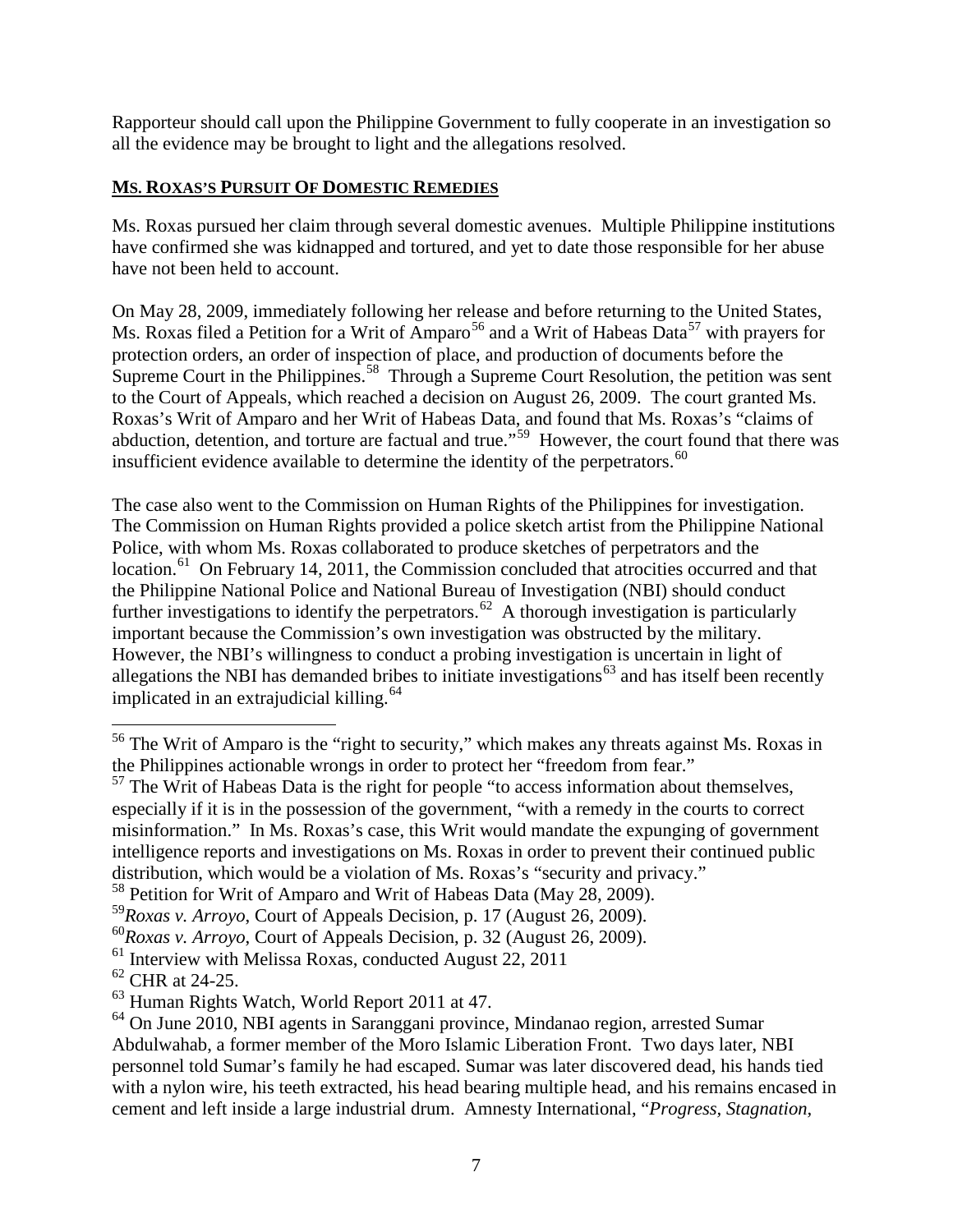Ms. Roxas submitted an urgent appeal and allegation to Manfred Nowak, the former Special Rapporteur on Torture, on July 22, 2009. She has not received a response from the Philippine government<sup>[65](#page-7-0)</sup> and her abductors have not been held to account.

In light of these prior efforts, we respectfully request that you call upon the Aquino administration to:

- 1. Provide your office with copies of all records and other information pertaining to the investigation conducted by all government entities, including the AFP, CHR, the Philippine National Police and Bureau of Investigation, of Ms. Roxas's abduction, detention, and torture;
- 2. Fully cooperate and ensure the full cooperation of the AFP in an investigation to determine the identity of Ms. Roxas's torturers, including by allowing full access to Fort Magsaysay and providing copies of all relevant documents, including but not limited to entry and exit records and rosters of all AFP personnel and other persons and vehicles who entered, exited, or were present at the fort during Ms. Roxas's abduction and in the seven days immediately preceding and following her captivity;
- 3. Investigate and prosecute all those responsible for Ms. Roxas's ordeal, including any members of paramilitary groups, soldiers, military officers, and elected officials all the way up the chain of command; and,
- 4. Provide you an invitation to undertake a country visit to assist the government in identifying the causes of torture in cases such as Ms. Roxas's, and to offer practical solutions to end the use of torture and other human rights abuses and ensure that the behavior of the AFP and other forces comply with international standards.

If you have any additional questions please do not hesitate to contact us.

Sincerely,

Paul Hoffman<sup>[66](#page-7-1)</sup>

<span id="page-7-1"></span><span id="page-7-0"></span> $\overline{a}$ *Regression? The State of Human Rights in the Philippines under Aquino*," 2011, ASA 35/002/2011, 2. <sup>65</sup> United Nations Human Rights Council, *supra*, at n. 2. <sup>66</sup> The attorneys would like to thank the following law students for their work on this submission: Yonina Alexander (Harvard Law School) Ali Al-Sarraf (University of Southern California School of Law) Amanda Boozer (Harvard Law School) Jessica Hodgkins (University of California, Irvine School of Law) Gabriel Hopkins (New York University School of Law) Meghan Ingrisane (Harvard Law School)

Brian Olney (University of California, Irvine School of Law)

Christine Ro (Loyola Law School, Traber & Voorhees)

Emma Rosenberg (University of Irvine, California School of Law)

Kendra Sena (Harvard Law School)